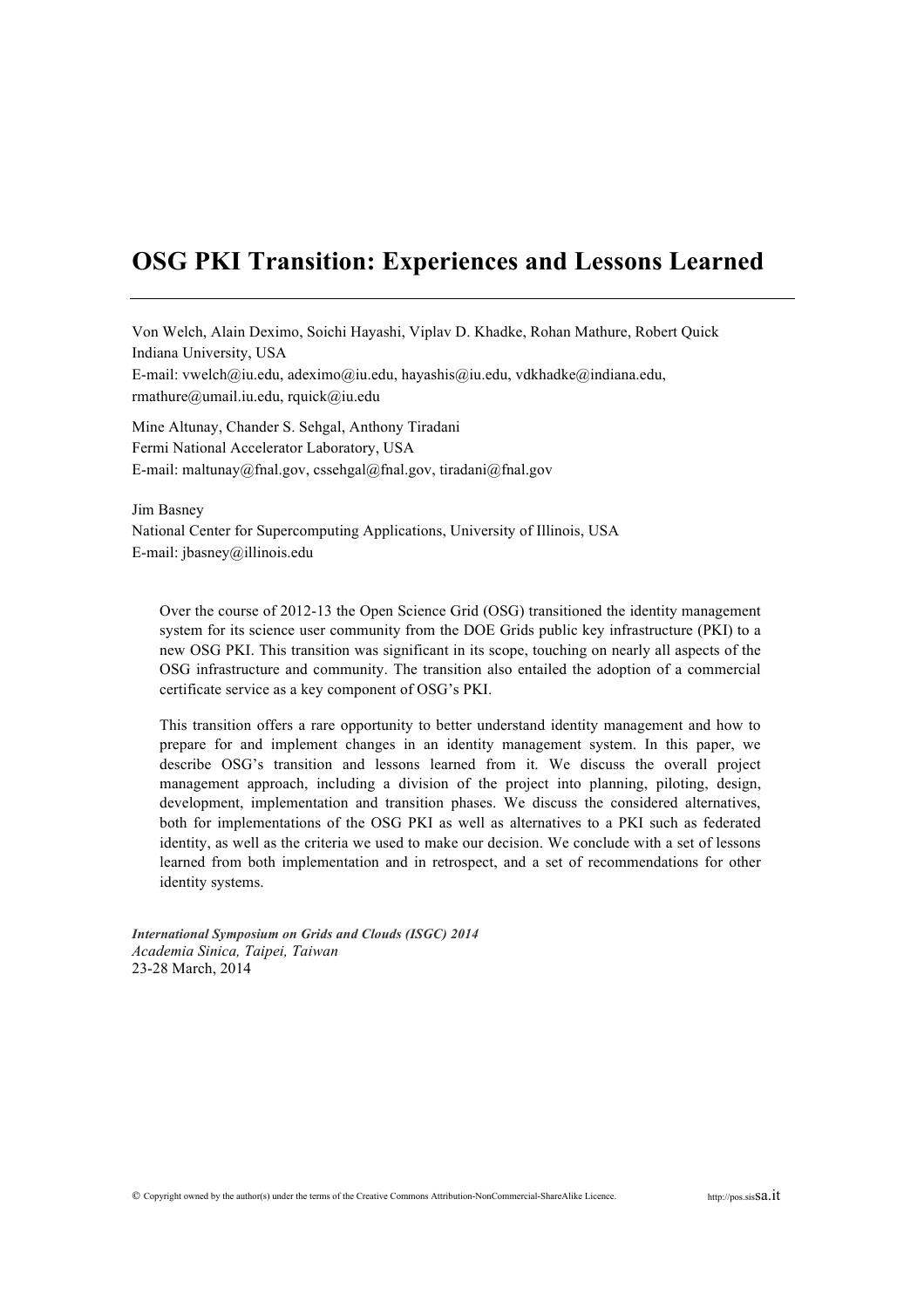## **1. Introduction**

The Open Science Grid<sup>2</sup> (OSG) operates an identity management (IdM) system to allow for authentication of users and services, and to allow for the expression of virtual organization (VO) membership. A key component of the OSG's identity management system is a public key infrastructure (PKI), which generates certificates for users and services that are vetted by a set of trusted agents. (As described subsequently in Section 2, certificates allow users and service to prove their identity to other entities on the OSG.)

From 2003 until 2013, the OSG utilized a PKI operated by the Department of Energy's Energy Science Network (ESnet): the DOE Grids PKI[1][2]. In 2011, ESnet announced it would be shutting down the DOE Grids PKI<sup>3</sup>, and ESnet and OSG proceeded to work in collaboration to establish a replacement PKI in the OSG suite of services. This effort was called the OSG PKI Transition Project and ran from November of 2011 through March of 2013. It involved establishing a replacement OSG PKI built around a commercial certificate authority (CA) offering from DigiCert<sup>4</sup>. As of March 23rd, 2013 the DOE Grids PKI stopped issuing new certificates and the OSG PKI is now successfully supporting the identity management needs of the OSG community.

This paper covers the transition process and discusses lessons learned. Lessons are presented to provide guidance both to others who may be undertaking a similar transition as well as those architecting an IdM system that may undertake such a transition in the future. While the OSG PKI Transition involved migration from one PKI to another PKI, the lessons learned are, to varying degrees, applicable to any transition of identity management system.

This paper is organized as follows. We first provide the reader unfamiliar with PKIs a brief background sufficient to understand this paper. Then we describe the DOE Grids PKI and OSG PKI architectures generally, highlighting the changes made by the transition. We describe the transition process with technical, project management and communication challenges. We conclude with lessons learned and a brief discussion of OSG's future plans for IdM.

## **2. Background: Public Key Infrastructures**

In this section we provide readers unfamiliar with PKIs with a brief background sufficient to follow this paper. Note that a PKI is a complicated cryptographic and policy system, and the provided description is both greatly simplified and focused on the context of this paper. For more detail about PKIs please see the Wikipedia article on  $PKI<sup>5</sup>$  or [3].

A PKI is a form of identity management system. As an identity management system, its goal is to allow users and systems to authenticate (assert and verify identity) over the Internet. This is accomplished by providing these entities a *certificate*. This certificate is used in a cryptographic

l

<sup>2</sup> https://www.opensciencegrid.org/

<sup>3</sup> http://www.es.net/services/grids-service-transition/#Community-comm

<sup>4</sup> http://www.digicert-grid.com/

<sup>5</sup> http://en.wikipedia.org/wiki/Public-key\_infrastructure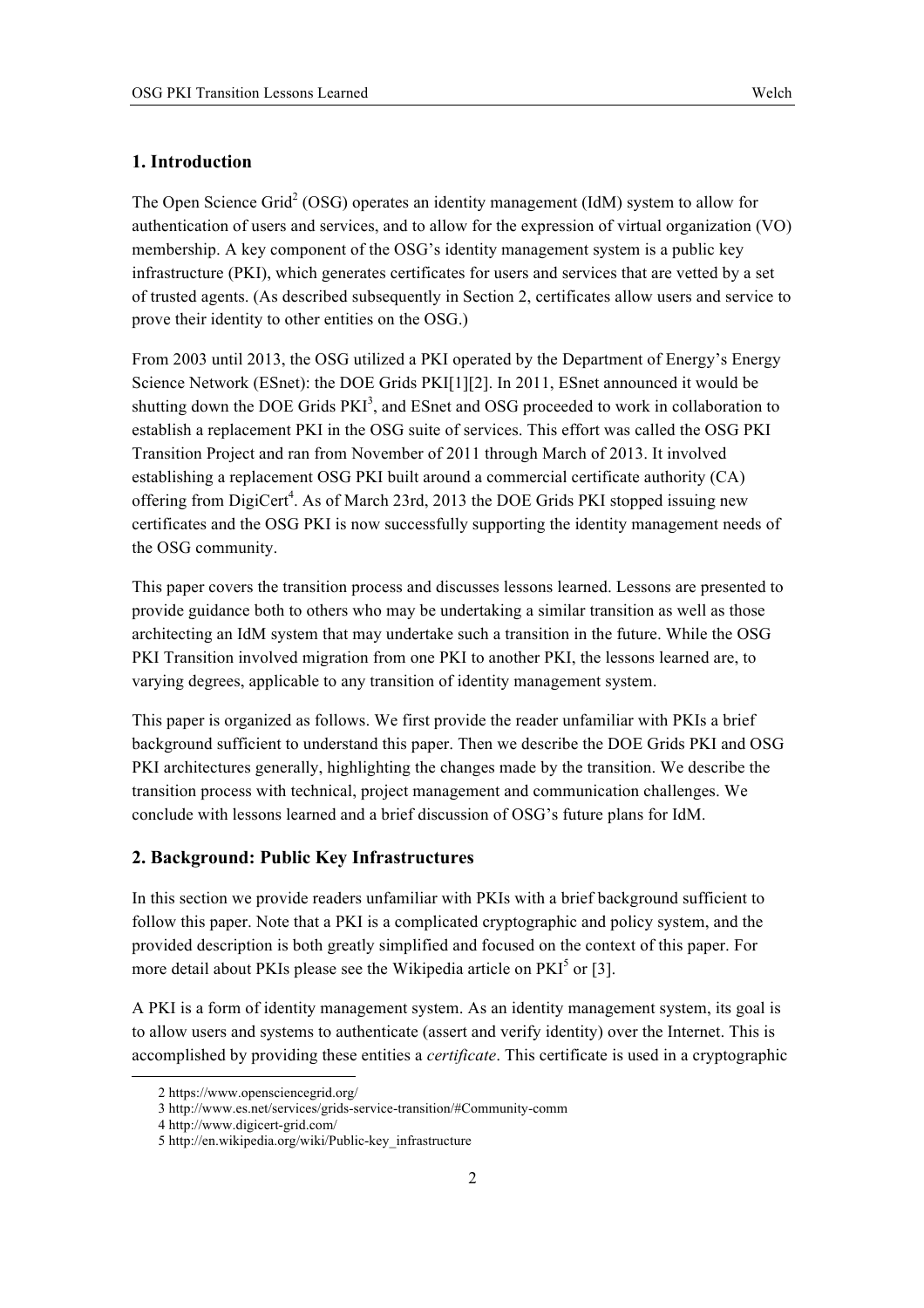manner over a network connection to prove (to some degree of certainty) that the bearer of the certificates holds a certain identity. Other parties use that identity for various functions such as authorization (i.e., determining the rights of the certificate bearer).

An important aspect of any PKI is the process by which entities obtain certificates. Certificates are issued by an entity called a *certificate authority*<sup>6</sup> (CA). CAs are critical in PKIs in that entities trust them to identify and name entities. This trust is a primary factor differentiating PKIs from identity systems based on passwords or cryptographically similar SSH keys<sup>7</sup>. It allows CAs to identify and issue certificates to entities and have those certificates trusted by all members of the community that trust the CA. More technically, it allows a CA to broker trust between entities who do not otherwise know each other.

A challenge CAs have is ensuring that an entity obtaining a certificate legitimately reflects the identity in the certificate, a process called *vetting*. This challenge is accentuated if an entity loses a certificate and needs to be re-issued a certificate with the same identity because that identity typically has been used to establish trust relationships and hence has additional value. Vetting is typically delegated by the CA to *registration authorities*, which represent communities served by the PKI, and trained individuals in those organizations called *registration agents*. In the case of the DOE Grids and OSG PKI, these agents typically have personal knowledge of the entity receiving the certificate and hence are well positioned to identify them.

PKIs maintain a policy describing how they operate (e.g., security controls, vetting processes). For example, each CA issues certificates in a given *namespace* such that no two CAs can issue the same identity, which prevents accidental reuse of identities. One standard set of policies is maintained by the International Grid Trust Federation<sup>8</sup> (IGTF). IGTF policies are in common use in OSG and its collaborators, and form the basis of agreements such that certificates issued under IGTF by different PKIs can be used for interoperability between projects spanning the world and allow for international collaboration, a key to many modern scientific projects.

# **3. Overview of the OSG PKI and Transition Changes**

Figure 1 shows a simplified model of the DOE Grids PKI as it existed from 2003-2013. This PKI was responsible for the issuance and maintenance of over 2000 certificates for users and 9000 certificates for services in over 130 second-level DNS domains (e.g. "university.edu") within OSG. The components, from bottom of the figure to the top, are:

 $\bullet$  A root certificate authority (CA) along with a number of subordinates. The subordinate of most relevance is the DOE Grids CA, which served the OSG community among others. Other subordinate CAs existed for other communities, specialized for their needs, and are outside the scope of this paper.

<sup>&</sup>lt;sup>6</sup> More accurately *certification authority* but the term *certificate authority* is more commonly used.

http://en.wikipedia.org/wiki/Secure\_Shell<br>8 http://www.igtf.net/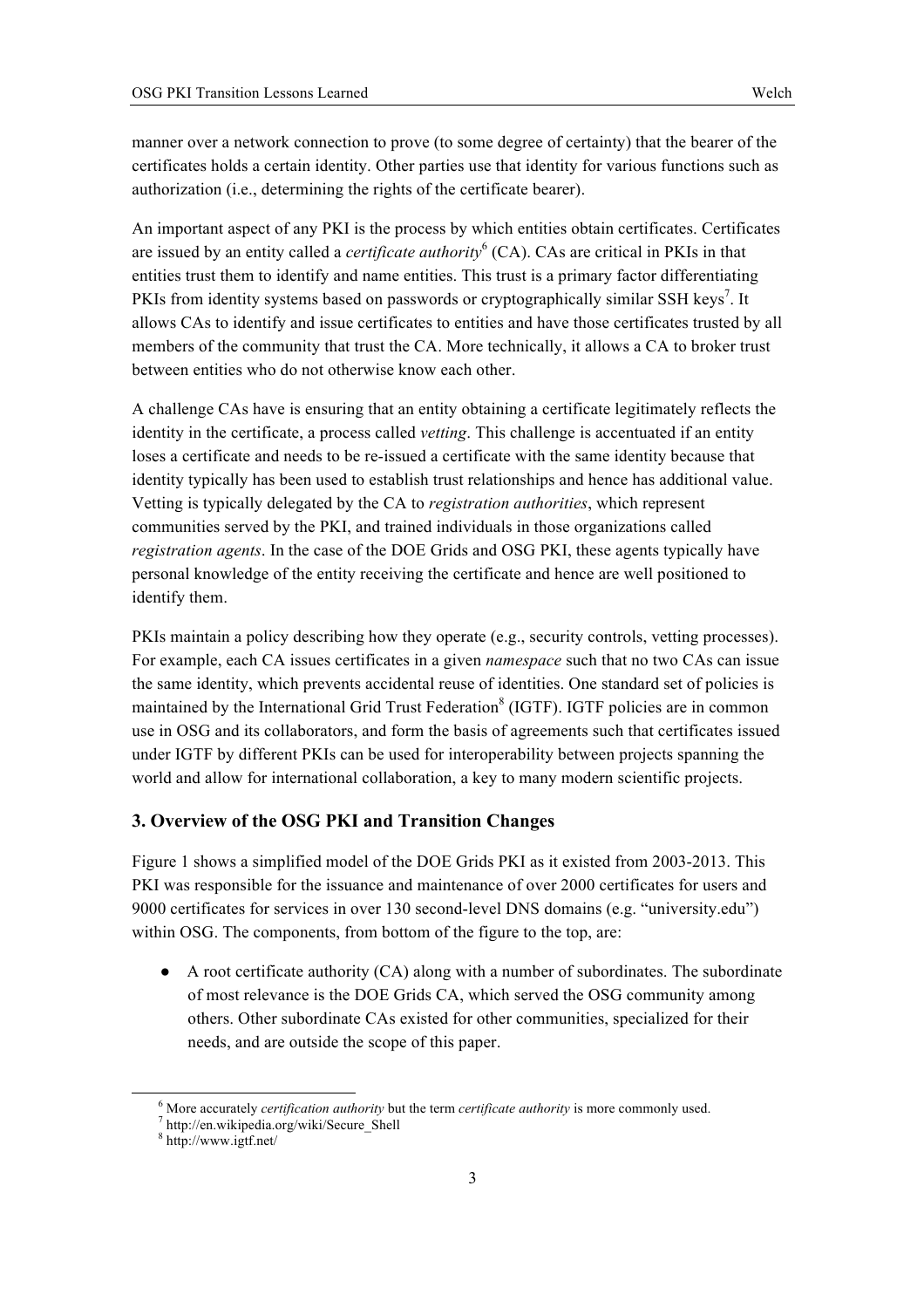- $\bullet$  A web interface to the DOE Grids CA based on the Red Hat certificate system<sup>9</sup> used by the entities to request, receive and manage their certificate and by Registration Authorities and their Agents to approve requests.
- A set of Registration Authorities for the DOE Grids PKI, of which the Open Science Grid was one. Each authority represents a different community with its own internal processes for approving and issuing certificates.
- The Open Science Grid virtual organizations, each representing a Registration Agent capable of approving certificate issuances for its members.
- The certificates support a set of scientific workflows (e.g. high-through computing jobs, data access) for the different OSG VOs.



Figure 1: Simplified Model of the DOE Grids PKI which served OSG from 2003-2013.

Figure 2 shows a simplified model of the OSG PKI after the transition in 2013 (for full details on the OSG PKI design, please see [4]). The major changes are:

- The ESnet and DOE Grids CAs have been replaced by a CA service contracted from DigiCert.
- The DOE Grids PKI web interface has been replaced by a web interface integrated into the existing OSG Information Management (OIM) system $10$ .
- Virtual organizations that were Registration Agents under the DOE Grids-based PKI are rebranded as Registration Authorities.

A requirement of the transition was to not require any modification to the science workflows of the VOs.

 $9$  http://www.redhat.com/certificate\_system/

<sup>10</sup> https://oim.grid.iu.edu/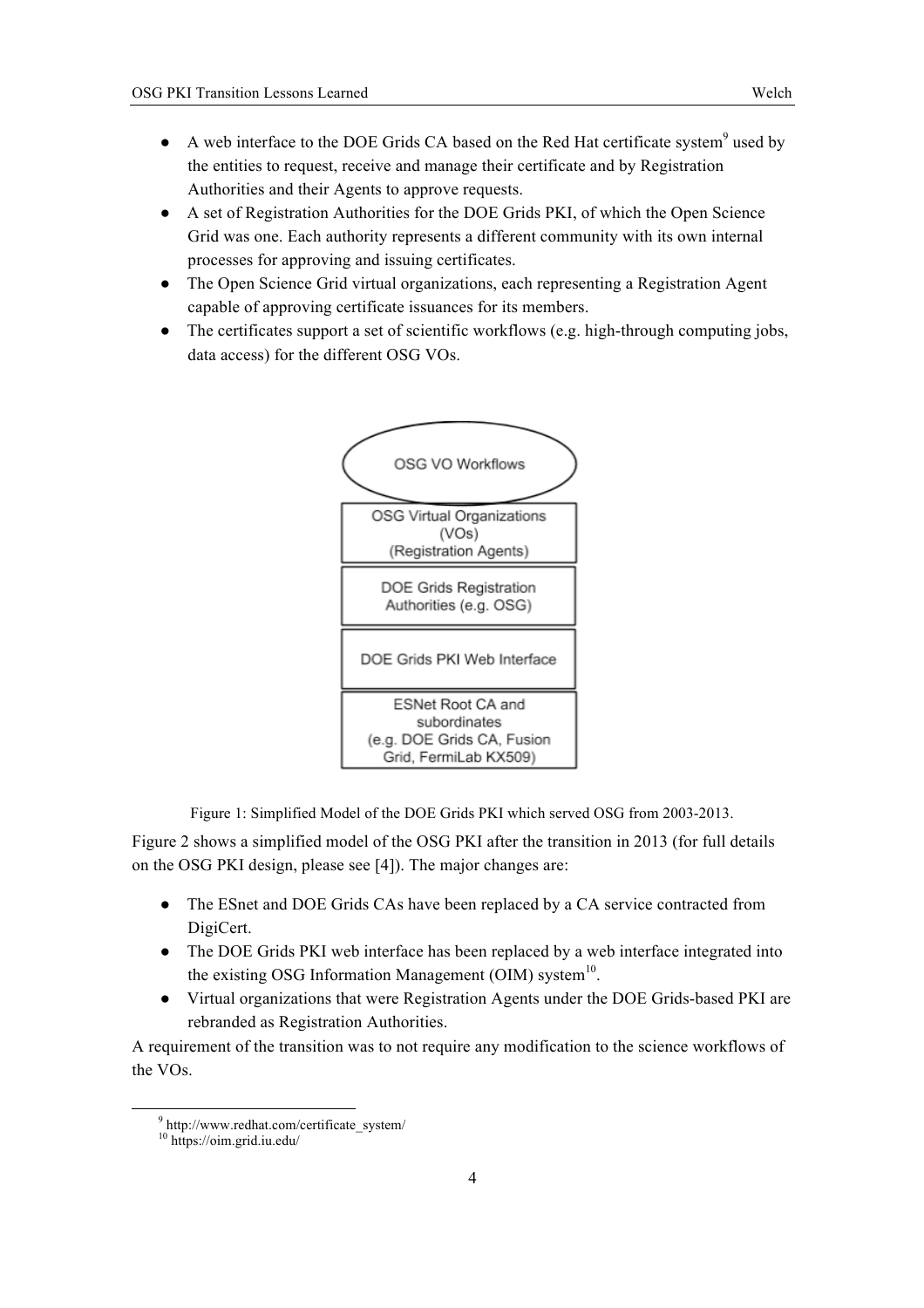

Figure 2: Simplified model of the post-2013 OSG PKI.

A number of organizations which were peers of OSG as clients of the DOE Grids PKI joined the OSG PKI as virtual organizations and Registration Authorities: Argonne National Laboratory, the Earth Systems Grid Federation, the National Fusion Collaboratory, NERSC, and the Oak Ridge National Laboratory.

## **4. Overview of Transition Project**

The OSG PKI Transition Project took approximately 16 months to complete (from November 2011 to March 2013) and had to be undertaken without service interruption to ongoing science being performed by OSG's 50+ virtual organizations. This section presents a brief chronological description of the transition process, highlighting aspects most relevant to the transcition of an identity management system. For full details of the transition project, readers are referred to the project reports[7][8][9][10][11].

# **4.1 Considered Alternatives and Selection Process**

Before the project was initiated, an analysis was undertaken of options available to OSG to replace the DOE Grids CA [5]. A summary of considered options follows:

- A major technological shift away from a PKI was considered (to, e.g., federated identity), and, while viable, was not considered feasible without more planning than could be accomplished before the DOE Grids PKI ceased operations.
- Using non-traditional PKI alternatives (e.g. CILogon [6]) were also considered, but, as discussed in Section 2, IGTF accreditation is important to OSG due to collaborations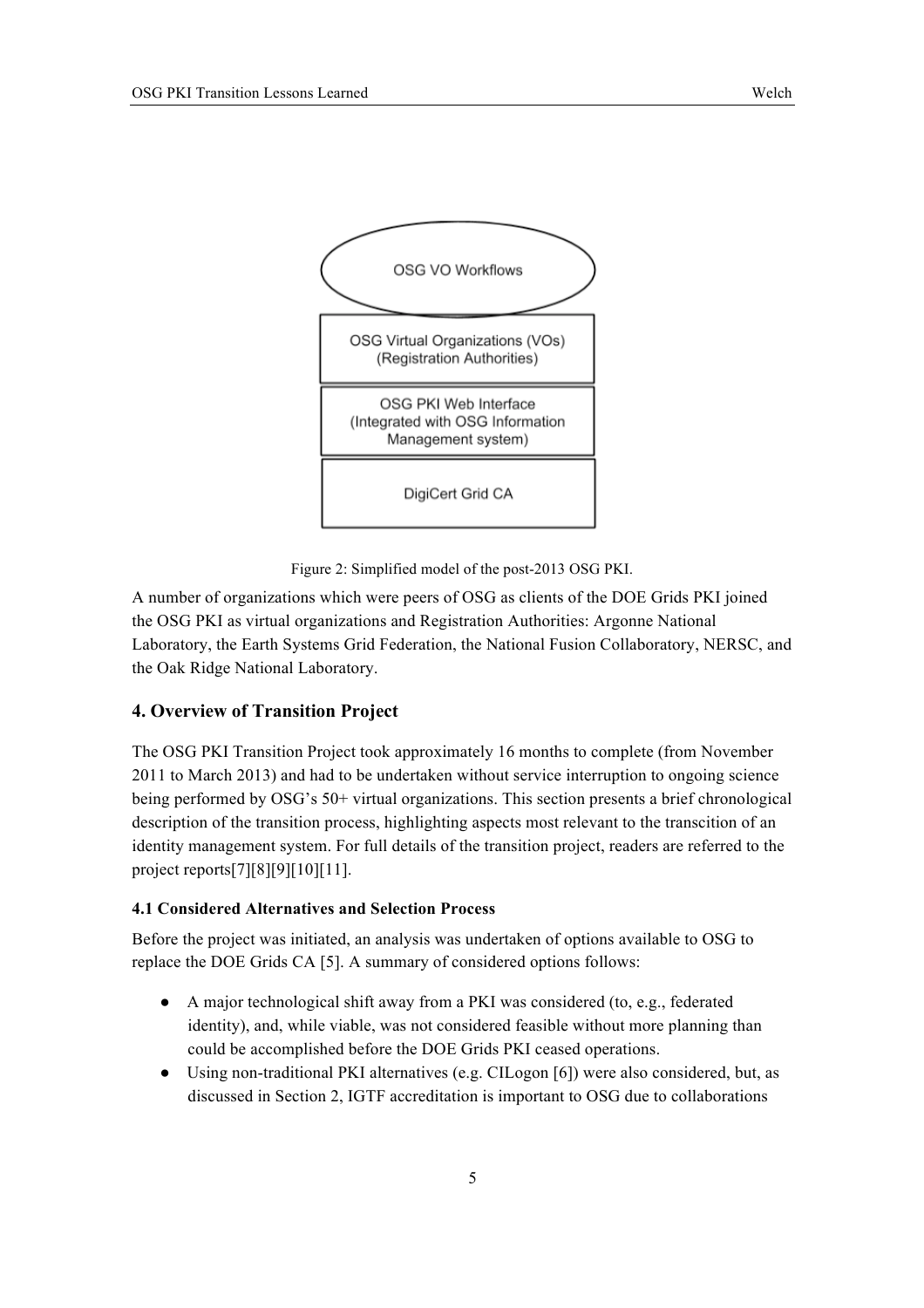with other major infrastructures, namely the Worldwide LHC Computing  $Grid<sup>11</sup>$ , and again such a transition would take more planning than time allowed. IGTF-accredited options (e.g. CILogon Silver) did not have sufficient maturity.

- OSG assuming operations of the existing DOE Grids PKI was considered, but would have been complicated because it would have to have been untangled from a large ESnet PKI system and the software used for the system was also nearing end of life.
- Not running an OSG PKI and directing the OSG communities to other existing CAs (e.g. the FermiLab  $KCA^{12}$  and the CERN  $CA^{13}$ ) was considered, but no combination of other CAs, due to their respective policy restrictions, would have provided coverage to the entire OSG community.

While OSG continues to consider and pursue the described alternatives, as described in Section 6, this analysis resulted in the conclusion that OSG needed to establish its own PKI to replace the DOE Grids PKI.

Two major variants of the OSG PKI were considered: OSG setting up and establishing its own CA, or contracting the operation of a CA service from a commercial provider. Establishing and operating an IGTF-accredited CA is a challenge due to the expertise involved in establishing the CA (we refer the reader to [5] for details). Since DigiCert was in progress of obtaining IGTF accreditation for its CA offering, and it was estimated that the cost of contracting with DigiCert was less than the cost of OSG deploying and operating its own CA (purchasing a primary and backup hardware security module, maintaining that module, training and allocating staff to operate it, developing a policy for the CA and getting it accredited by the IGTF, etc.), OSG opted to explore, as described subsequently, the DigiCert commercial CA offering.

#### **4.2 Project Phases**

After selecting to explore the DigiCert offering, OSG undertook a three-month Pilot Phase with DigiCert to explore using their CA and ensure it fit the OSG PKI's needs [7]. The Pilot Phase was deemed a success, and OSG undertook the OSG PKI Transition Project to establish a new OSG PKI based on a DigiCert CA and migrate its user community over to the new PKI.

The Transition Project was broken up into discrete phases (Planning Phase, Development Phase, Deployment Phase, Transition, Operations) with a report to OSG management at the end of each phase that served to gate progress [8][9][10]. This separation of the project into phases worked well, with the exception that the Deployment Phase, at one month long, was too short in practice given reporting overhead and was merged with another phase during the project. A final report [11] was produced describing the whole project.

## **4.3 Major Project Tasks**

In this section we present the high level tasks that comprised the OSG PKI Transition project and a brief description of each.

<sup>&</sup>lt;sup>11</sup> http://wlcg.web.cern.ch/<br><sup>12</sup> https://fermi.service-now.com/kb\_view.do?sysparm\_article=KB0010773<br><sup>13</sup> https://gridca.cern.ch/gridca/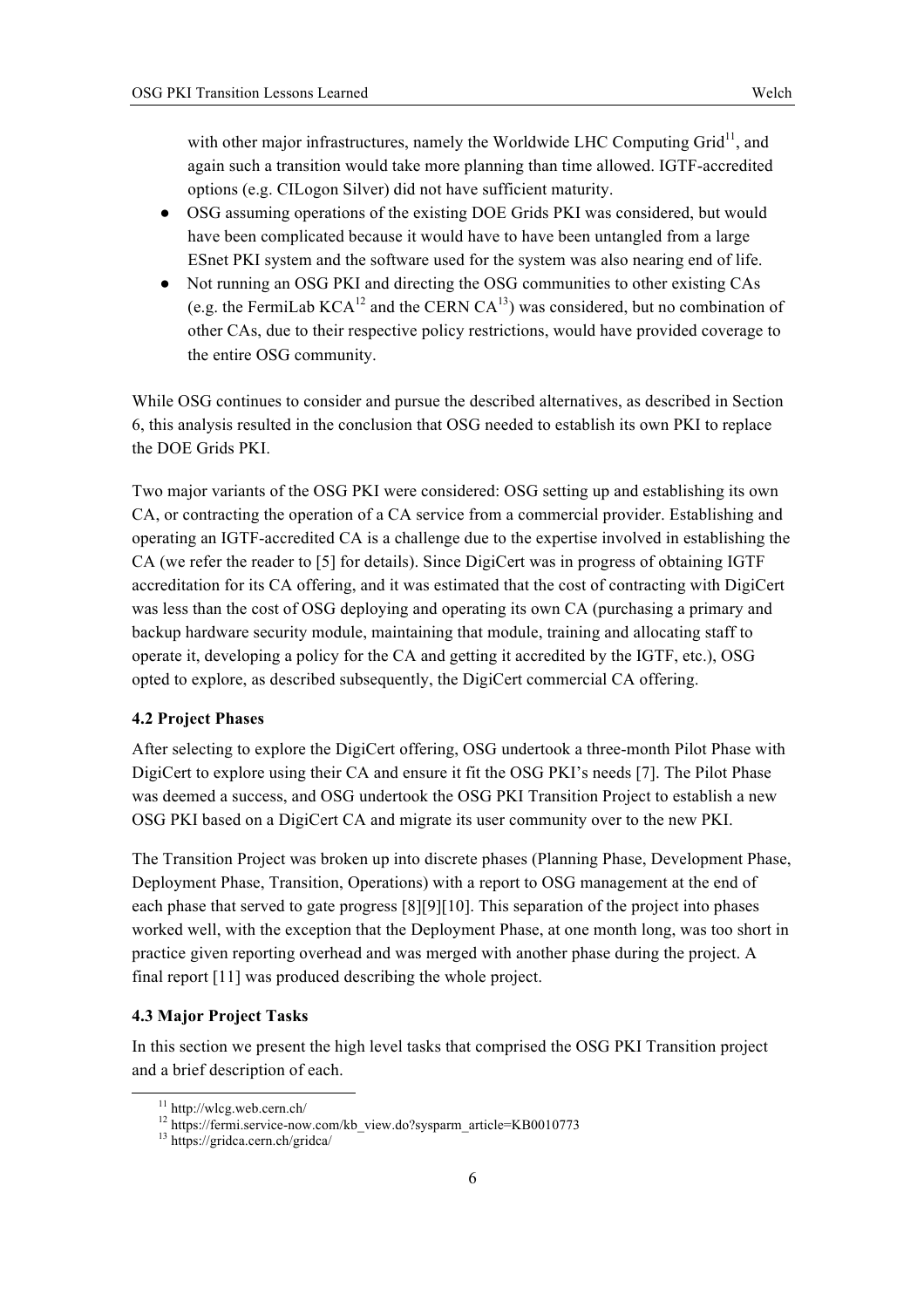Contracting CA services from DigiCert: OSG and DigiCert had to agree on both policies for operations (in order to allow DigiCert to comply with their obligations under the IGTF policies) and a contract for service. Since OSG is not a legal entity itself, the contract was signed on OSG's behalf by one of the member institutions (Indiana University).

Developing a new interface for the PKI: While DigiCert provides a web interface to their PKI (the Managed PKI interface<sup>14</sup>) OSG chose to develop their own interface to a REST API<sup>15</sup> provided by DigiCert. This was done both to allow OSG to tailor the interface to its own needs (particularly command-line clients as described subsequently), integrate it into existing workflows around its VOs and ticketing system, and to allow for supporting other IdM technologies at a future date.

Developing new command-line clients for the PKI: A subset of the OSG community is used to command-line clients (as opposed web browsers) to perform PKI activities. In particular, one use case is *bulk certificate requests*: requests for up to fifty host certificates at a time in order to get certificates for compute clusters comprised of many systems. Development of a new set of command-line tools to replace those developed for the DOE Grids PKI was part of the transition project.

Coordinating the change across the OSG community: Despite the efforts of the OSG project to minimize the work that fell to the community it served, that community still had to undertake numerous changes to adapt to the new PKI, including technical changes (modifying configuration for the new PKI), testing the new OSG PKI certificates with their software stacks, making documentation changes, training their staff for the new PKI interface, and helping their users through the transition. OSG provided guidance to their community on these issues along with communication to keep them abreast of changes.

## **4.4 Total Project Effort**

Total effort on the project was approximately two person-years. This included only the effort for the tasks described in the previous section and does not include the effort put forth by the virtual organizations comprising the OSG community.

A lesson learned was that additional effort would have been beneficial in order to: document all the ways certificates were used in the OSG, developing tests for the new PKI to ensure all aspects of usage were covered, developing documentation for the new PKI, communicating with the OSG community, and helping with the process of developing policies and a contract with DigiCert.

## **4.5 Contingency Planning**

With the change to a new CA provider, the OSG undertook a contingency analysis regarding the risks [12]. This analysis identified a number of risks that could adversely impact the OSG community, including temporary or permanent loss of CA service, a security compromise of the

<sup>&</sup>lt;sup>14</sup> http://www.digicert.com/ManagedPKI<br><sup>15</sup> http://en.wikipedia.org/wiki/Representational\_state\_transfer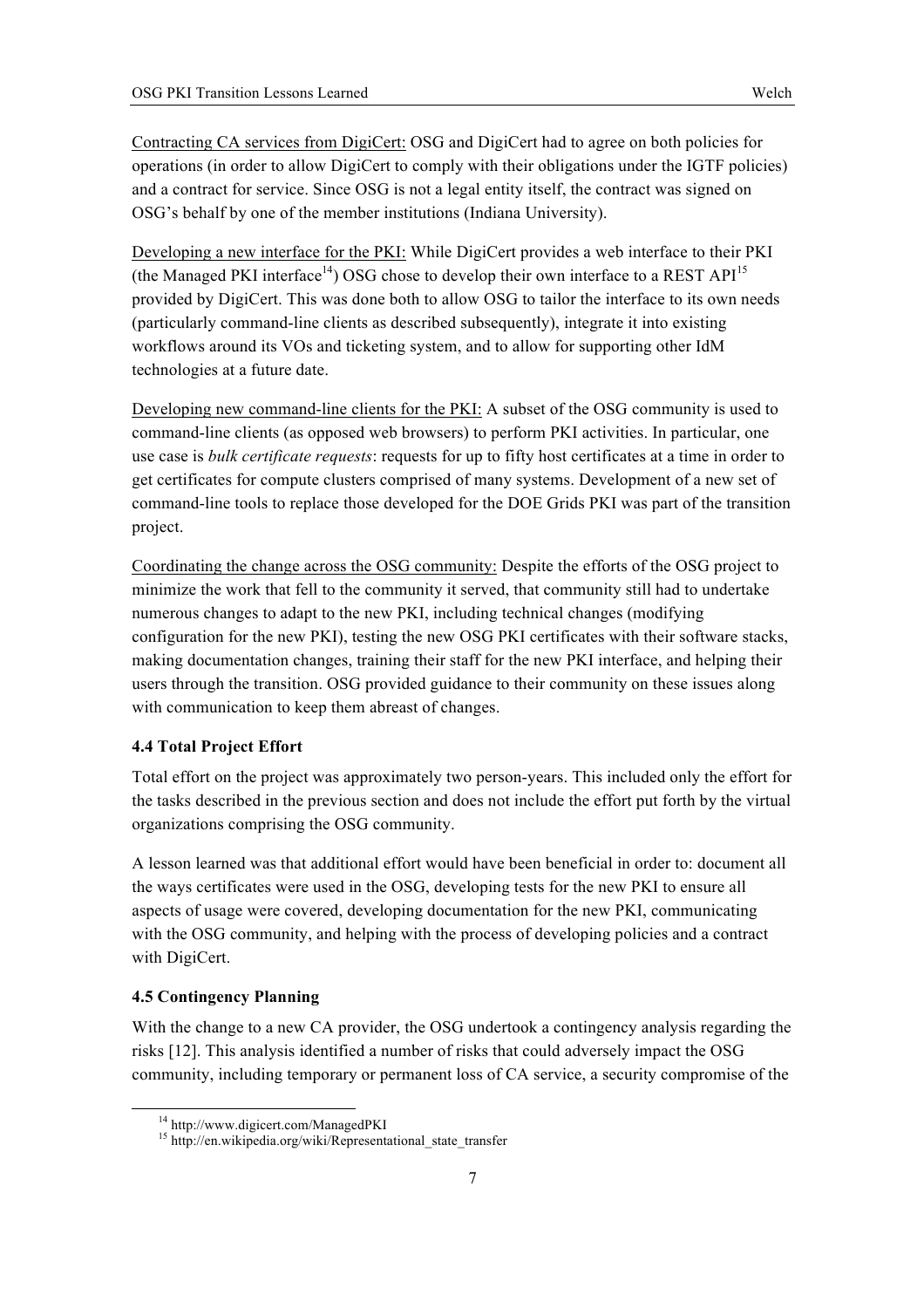CA, temporary or permanent loss of the web interface, and a security compromise of the web interface. For each, an analysis was done of the impact and a number of options were explored for recovery. A contingency plan [13] was drafted to cover these risks.

# **5. Lessons Learned from the Transition**

In this section we discuss a number of lessons learned from the PKI transition. These lessons are applicable both to projects that may be undertaking similar transitions (between PKIs or from PKI to another form of identity management such as federated identity), or for projects architecting identity management systems that wish to plan for a possible transition in the future. The lessons are listed in no particular order.

#### **5.1 Support Multiple User Identities**

Each Certificate Authority has a *namespace* that constrains identities it issues. Namespaces between two different CAs do not overlap to prevent accidental issuance of duplicate identities. This meant that the transition from the DOE Grids PKI to the OSG PKI required a change of identities for all entities served by the OSG.

Applications that allowed binding multiple identities as equivalent (e.g.  $VOMS<sup>16</sup>$ ) allowed for an easier transition, as identities from both PKIs could both be bound at the same time, allowing entities to transition from an old to new certificate at their leisure. However, applications that only supported one identity per entity (e.g.  $GUMS<sup>17</sup>$ ) required the change of identity configured in the application to be coordinated with the obtaining of a new certificate, imposing additional overhead and communication, and introducing greater opportunity for problems.

Lesson: Applications should support the ability for entities to have multiple equivalent identities. Those that don't require extra effort for coordination with a change of identity management systems

# **5.2 Understand Use Cases, Test Early and Often**

Testing of software applications that use certificates is important because validation of certificates is a complicated software task. While that task is defined by an IETF Standard (RFC 5280 [14]), unfortunately different applications have different interpretations of the standard that can result in problems when used with different PKIs. The Transition Project attempted to identify all of OSGs use cases involving certificates, however, given the DOE Grids PKI was around for a decade, the diversity and autonomy of the virtual organizations making up the OSG community [15], and the lack of constraints on how user communities could interact with the PKI (e.g. while the interface was technically for web browsers, scripts that interacted directly with the web API were written), some use cases were missed. Late in the Transition Project it was discovered that an important software component (GridSite<sup>18</sup>) demonstrated errors with the new OSG PKI certificates, resulting in urgent software patching.

<sup>&</sup>lt;sup>16</sup> http://www.italiangrid.it/middleware/voms <sup>17</sup> https://www.racf.bnl.gov/Facility/GUMS/1.4/ <sup>18</sup> http://www.gridsite.org/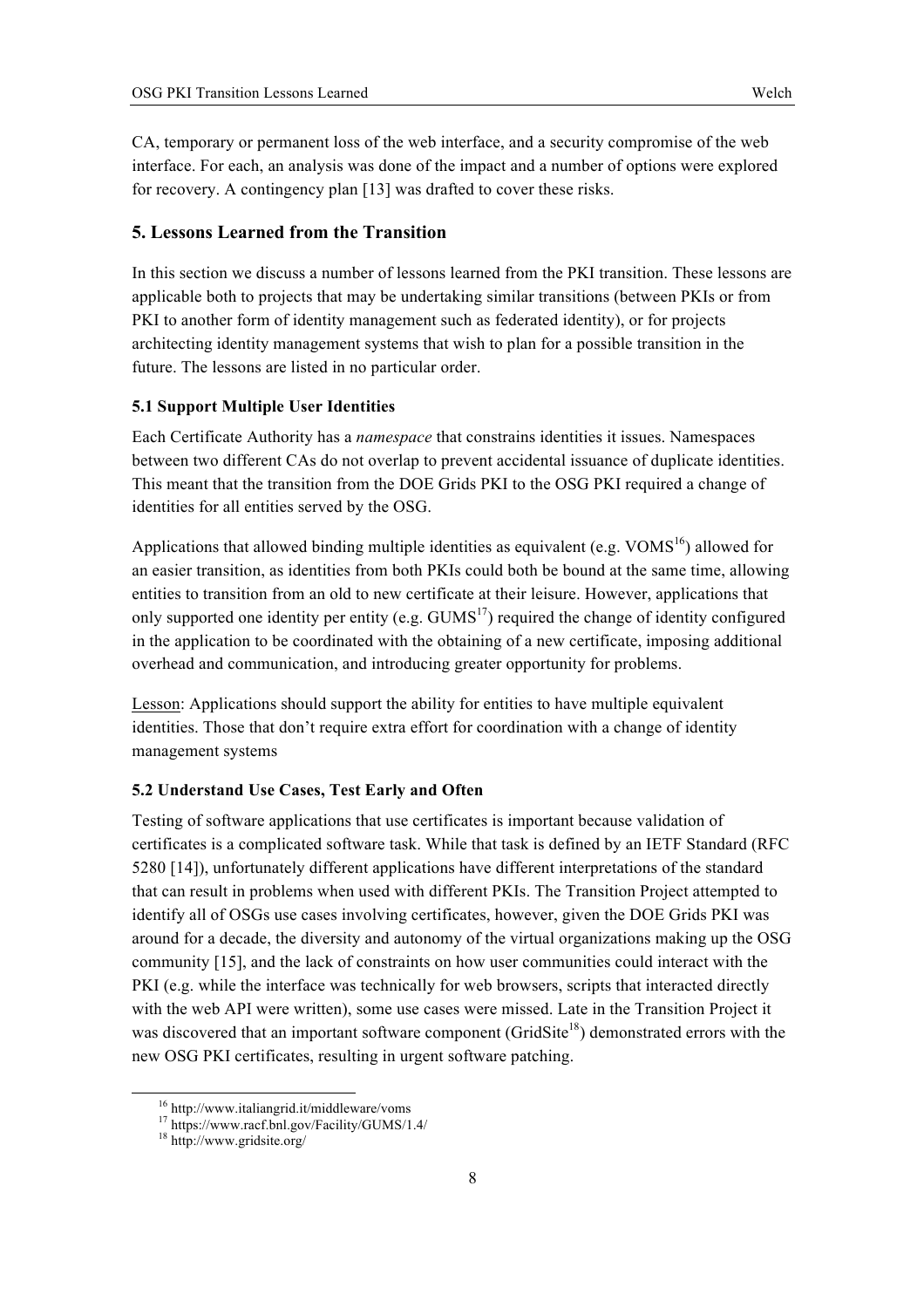Lesson: Identify all use cases for certificates and test them early with new certificates.

#### **5.3 Early Coordination of Community Critical**

Early in the project, the effort required from the community to effect the transition was underestimated. This effort included technical changes (modifying configuration for the new PKI), testing the new OSG PKI certificates with their software stacks, making documentation changes, training their staff for the new PKI interface, and helping their users through the transition.

Lesson: Effort should have been put into place earlier in the project to determine the tasks that the community was responsible for undertaking, communicating that responsibility and providing guidance in its execution.

#### **5.4 Bulk Certificate Request is a Difficult Case**

As described previously, OSG supports a use case of requesting multiple certificates at once for clusters and other situations where many machines need certificates. This use case is not one that is (to the best knowledge of the authors) known outside of computational grids such as OSG. The rarity of this use case made it difficult to implement because it was both unfamiliar to DigiCert and not something their interfaces supported naturally (i.e. in an atomic manner), and also because it had a number of difficulties to handle failure modes (e.g. what happens when an error occurs partially through servicing a request).

Lesson: The use case of requesting multiple certificates should have been recognized as being unique and difficult, and more time should have been allocated to plan out its implementation.

#### **5.5 Avoid Browser PKI Functionality**

A technical detail not described to this point is that web browsers have the ability to perform operations to assist users in obtaining certificates from PKI web interfaces. This functionality was leveraged in the DOE Grids PKI; however, experience showed that using this functionality limits the PKI's user interface to the specific implementation of the web browser and also introduces problems caused by variances in implementation between the different web browsers (e.g. Internet Explorer, Chrome, Firefox). Given these factors, OSG decided to depart from the use of in-browser PKI functionality and implement the functionality all in the web application. This decision turned out well, reducing overhead in the web application from handling differences in web browser implementations.

Lesson: Not using the in-browser PKI functionality and instead implementing all the PKI functionality in the web application works well.

## **5.6 In the OSG, Everything is a Virtual Organization**

In the original design of the OSG PKI, sites (e.g. DNS domains such as iu.edu, ornl.gov) were treated differently than virtual organizations (e.g. ATLAS, CMS). The plan was that an individual or coherent group would manage each site. In practice this approach turned out to be flawed. Many sites have disjoint groups belonging to multiple virtual organizations and it turned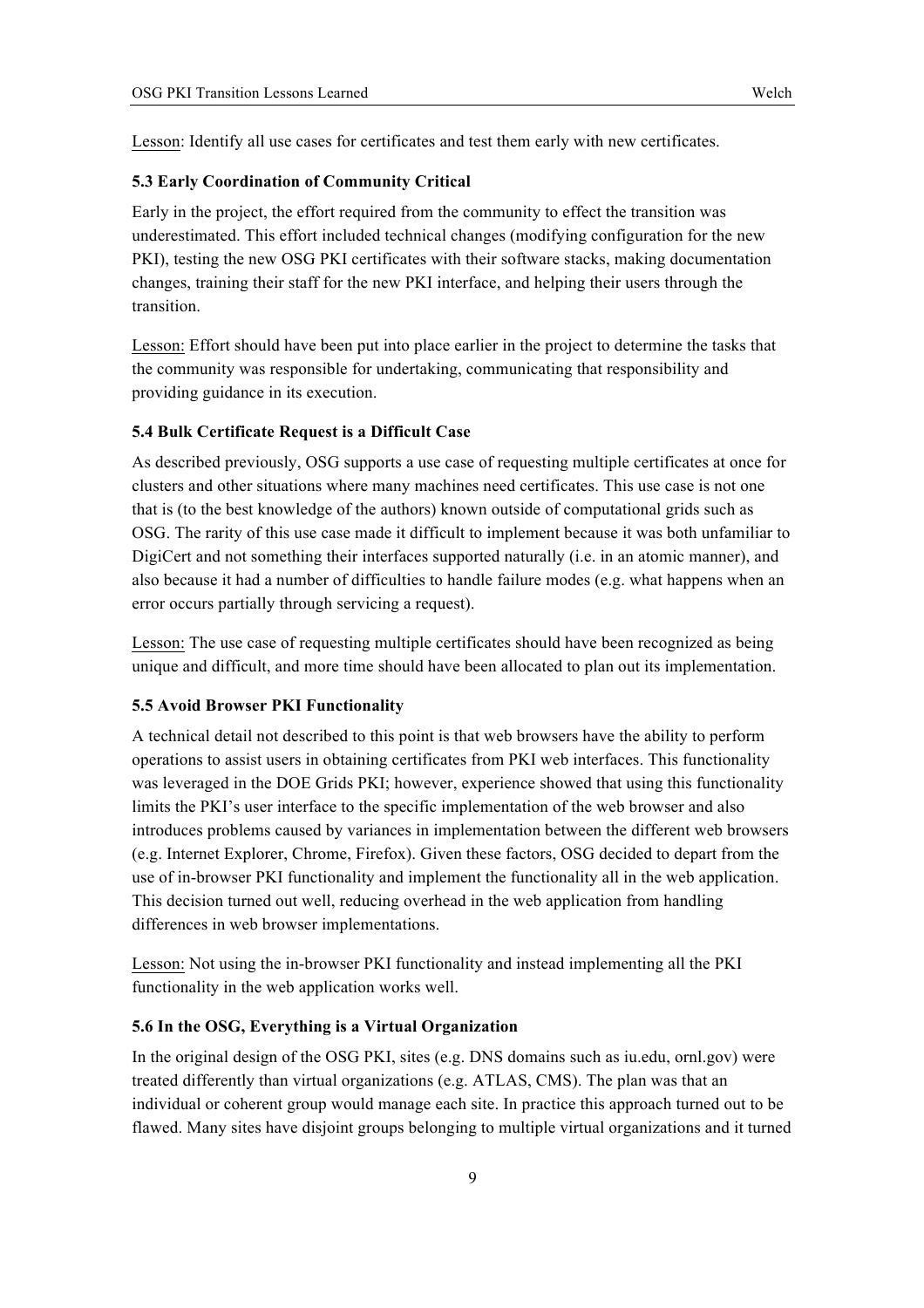out identifying the virtual organization involved in a request was critical to route the request to an appropriate agent for vetting. The design was modified during the Transition Project so that sites, in terms of their role in the PKI, were managed by one or more virtual organizations.

Lesson: Certainly in OSG, and probably in most computational grid contexts, virtual organizations are the most important administrative domains, even more so than the organizations administering sites.

# **5.7 Separation of Web and Grid Certificates**

In early discussions with DigiCert, OSG attempted to contract with them as a source of both certificates for Grid services, which as previously described are governed by the IGTF policies, and certificates for secure web browsing (a.k.a. HTTPS or SSL certificates). These latter certificates are governed by more strenuous policies of the CA and Browser (CAB) forum<sup>19</sup>. Limiting the arrangement with DigiCert solely to IGTF certificates simplified both the arrangement and eased OSG's processes for issuing certificates.

Lesson: Separating concerns between Grid and secure web certificates simplified both OSG's relationship with DigiCert and eased OSG's operational procedures.

## **5.8 Use of A Commercial CA is Practical**

Overall the use of a commercial CA was successful in the OSG, but had some particular challenges different from if OSG had established and operated it own CA. These included discussions with DigiCert being slightly complicated because of different nomenclature in use in the two communities, and contract negotiations being complicated because of there being in effect three stakeholders involved (DigiCert, OSG and Indiana University signing on behalf of OSG).

Lesson: Use of a contracted commercial CA worked well, comes with new challenges involved in establishing a business relationship between to different communities.

#### **6. Future OSG Plans for Identity Management**

The new OSG PKI has been in operation since March of 2013 and the transition has proven a success. While an IGTF-compliant PKI has served the OSG well now for over a decade, it represents a particular tradeoff of security and usability, driven largely by the need of a subset of OSG's community to be compatible with other projects relying on IGTF. Other infrastructure recently deployed in OSG (e.g. CILogon [6], OSG Connect<sup>20</sup> and  $GLOW<sup>21</sup>$ ) has demonstrated the demand and practicality of other identity management systems that offer improved usability. Hence OSG continues to explore these alternatives, and others, including usernames and passwords, to best meet the needs of its user community.

<sup>&</sup>lt;sup>19</sup> https://cabforum.org/<br><sup>20</sup> http://osgconnect.net/<br><sup>21</sup> http://research.cs.wisc.edu/htcondor/glow/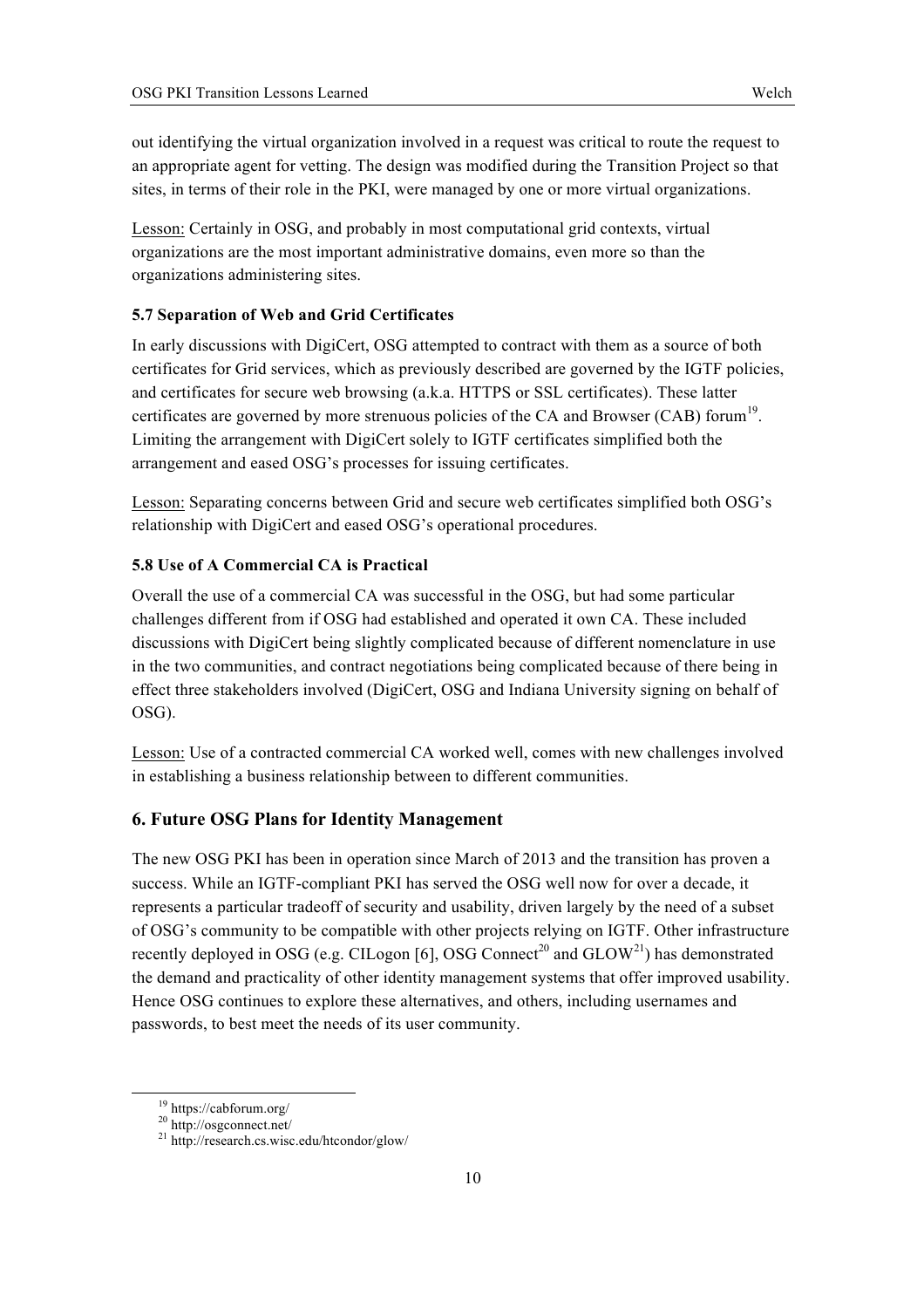## **7. Acknowledgments**

We thank the Department of Energy, the ATLAS and CMS projects, the Indiana University Center for Applied Cybersecurity Research, and ESnet for supporting the work described in this paper.

Additionally we thank Tim Cartwright, Jeremy Fischer, John Hover, Christiane A. Ludescher-Furth, Dhiva Muruganantham, Ruth Pordes, Alain Roy, Lauren Rotman, Mátyás Selmeci, and John Volmer for contributions to this work. We also thank all the OSG virtual organizations who worked to make the transition a success for their user communities.

#### **References**

- [1] T. Genovese, DOE's PKI Service for Grids. Terena Second Authentication and Authorisation Workshop. Malaga, Spain. 20-21 November 2003. http://www.terena.org/activities/tfaace/AAworkshop/ppt/US-DOE-PKI\_TG%20.ppt
- [2] DOEGrids Certificate Service. http://www.doegrids.org. Visited March 16, 2014.
- [3] Adams, Carlisle & Lloyd, Steve (2003). Understanding PKI: concepts, standards, and deployment considerations. Addison-Wesley Professional. pp. 11–15. ISBN 978-0-672-32391-1
- [4] OSG PKI Design. https://confluence.grid.iu.edu/display/CENTRAL/Design+Document
- [5] OSG ID Mgmt CA Replacement Plans. http://osg-docdb.opensciencegrid.org/cgibin/ShowDocument?docid=1077
- [6] Jim Basney, Terry Fleury, and Jeff Gaynor, "CILogon: A Federated X.509 Certification Authority for CyberInfrastructure Logon," XSEDE Conference, July 2013, San Diego, CA. http://dx.doi.org/10.1145/2484762.2484791
- [7] Mine Altunay, Jim Basney, Jeremy Fischer, Chander Sehgal and Von Welch. *OSG DigiCert Pilot Report*. OSG-doc-1097, March2012. http://osg-docdb.opensciencegrid.org/cgibin/ShowDocument?docid=1097
- [8] OSG PKI Planning Phase Report. http://osg-docdb.opensciencegrid.org/cgibin/ShowDocument?docid=1120
- [9] OSG PKI Development and Deployment Phase Report. http://osg-docdb.opensciencegrid.org/cgibin/ShowDocument?docid=1145
- [10] OSG PKI Transition Phase Report. http://osg-docdb.opensciencegrid.org/cgibin/ShowDocument?docid=1148
- [11] OSG PKI Transition Final Report. http://osg-docdb.opensciencegrid.org/cgibin/ShowDocument?docid=1156
- [12] Mine Altunary and Von Welch. OSG PKI Contingency Analysis. OSG-doc-1115, July 2012. http://www.vonwelch.com/pubs/OSGPKIContingencyAnalysis12
- [13] Mine Altunary and Von Welch. OSG PKI Contingencies-- Recovery Plan. OSG-doc-1121, July 2012. http://www.vonwelch.com/pubs/OSGPKIContingencyPlan12